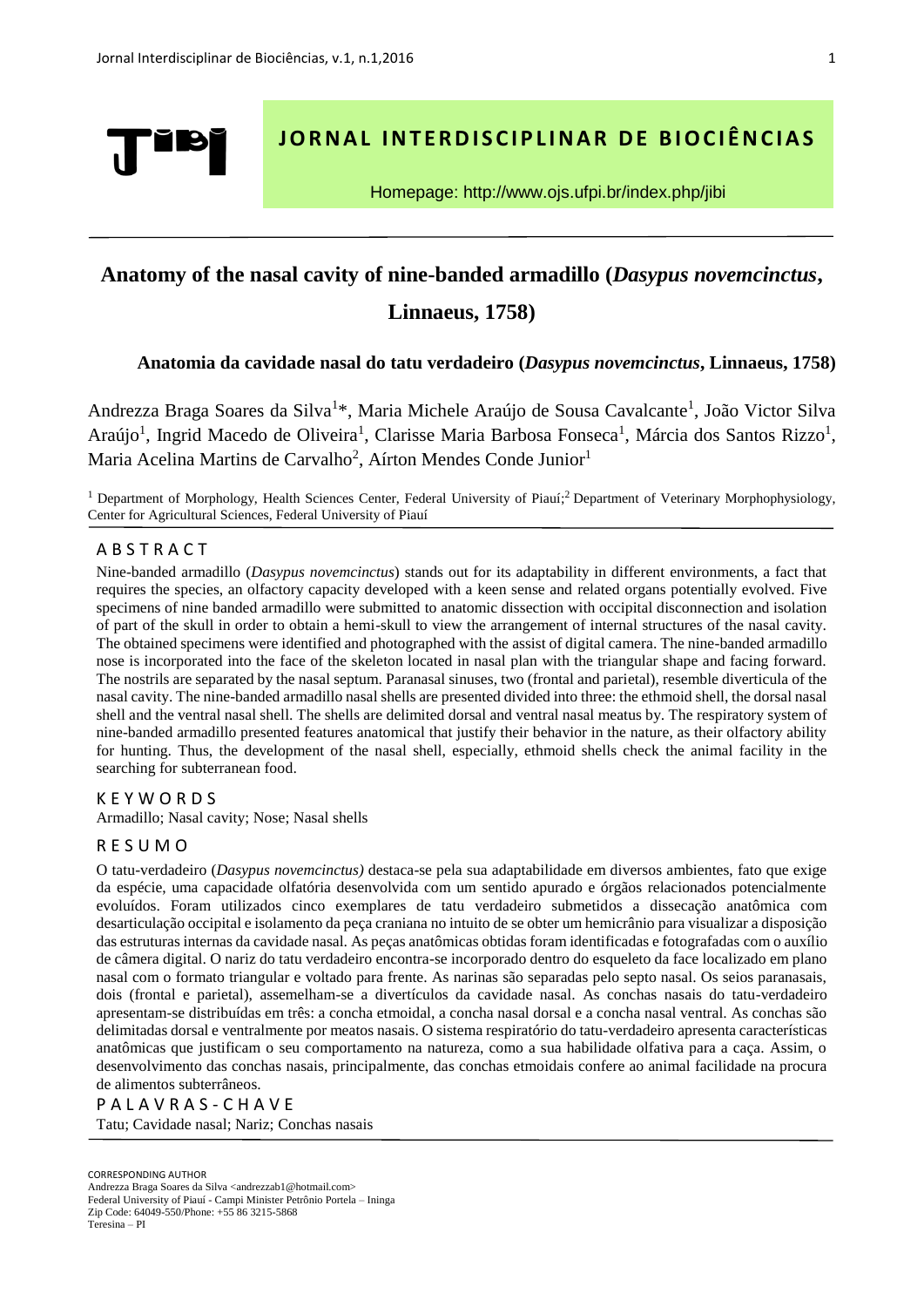#### **INTRODUCTION**

The existing biodiversity in Brazil makes the country a natural reservoir of species, having many rare elements of fauna and flora (AYRES et al., 2005; VALENTE; GARCIA; SALIMENA, 2006). This wealth of species earned the country the title of "biologically healthy nation" (MITTERMEIER et al., 2005).

Among the dasipodídeos, the nine-banded armadillo (*Dasypus novemcinctus*) stands out for its adaptability in different environments and can thus receive many denominations as chicken-armadillo, gray-armadillo or nine-banded armadillo (BARBOZA, 2009).

Recents researches has shown that armadillos these are development metabolism of animals and possible sources for the occurrence of respiratory disease in animals or humans that are continually coming in contact with these animals, the most recent being the Pulmonary coccidioidomycosis (DEUS FILHO et al., 2010; SILVA et al., 2014). However, studies related to the respiratory system of these animals still faces obstacles due to the lack of anatomical basis to sustain such information. At first, studies the nervous system of these animals have shown a developed olfactive area, highlighting a keen smell and potentially evolved related organs (SILVA; GUAZZELLI; BAGAGLI, 2007).

Overall, the respiratory system comprises a system consisting of a group pipes that communicate with the external environment lung. Some authors divide it into conductive portion formed by the nose, nasal cavity, nasopharynx, larynx, trachea, bronchi and bronchioles, and respiratory portion formed by the respiratory bronchioles, alveolar ducts and pulmonary alveoli (JUNQUEIRA; CARNEIRO, 2013; ROSS; PAWLINA; BARNASH, 2012).

Once the information about the anatomy of the respiratory system of brazilian fauna animals are scarce, which can provide relevant data for forensic veterinary medicine, yet little studied, the aim of this study was to describe the anatomy of the nasal cavity of nine-banded armadillo (*Dasypus novemcinctus*) and to make comparisons with other animals already studied.

## **MATERIAL AND METHODS**

For this research were used five nine-banded armadillo from the Chico Mendes Institute for Biodiversity (ICMBio) of the Serra da Capivara National Park. Such research has permission from SISBIO with 22826-01 protocol issued on 03 August 2010. For this work were used animals resulting from other previous research on

this, which were fixed in formaldehyde solution 10%, hence no other sacrifice.

The animals were subjected to anatomical dissection with occipital dislocation and isolation of the cranial part. The same has been sectioned along the forward end (nose) to the trailing edge (side flow occipital bone) in order to obtain a half skull to view the arrangement of internal structures of the nasal cavity. The anatomical structures have been identified and described in anatomical specimens obtained and photographed with the assist of digital camera.

The information regarding the anatomy were described as the International Committee on Veterinary Gross Anatomical Nomenclature (2005).

#### **RESULTS AND DISCUSSION**

In nine-banded armadillo features are similar to domestic animals described in Hare (1975), Dyce, Sack, Wensing (2004), the nose is incorporate into the backbone of the face, that located in the nasal plane with the triangular shape and facing ahead. Nostrils are separate by the nasal septum [\(Figure](#page-2-0) 1.b), and within these are the nasal fossae ( $Figure 1.c$ ), which communicate with a cavity covered by mucus, called sinuses.

The paranasal sinuses are considered diverticula of the nasal cavity, in which they enter the skull bone in case of nine-banded armadillo, paranasal sinuses are less prominent and receive bone denomination which are correlated: front and pre-sphenoid [\(Figure 1.d\)](#page-2-0). In domestic carnivores (dog and cat), the frontal sinuses have clinical significance for their involvement in the nasal conditions, which may be explained by deficient drainage of fluids to the ethmoid shells, similar to the frontal sinuses of armadillos are divided without communication between itself (YOSHITOSHI, 2003; AULER, 2010; CONCHOU et al., 2012).

The nasal shells of nine-banded armadillo penetrate the nasal cavity, projecting from the side wall and almost reach the nasal septum. They present divided into three shells: the ethmoid shell, the dorsal nasal concha and the ventral nasal concha [\(Figure 1.a\)](#page-2-0). The ethmoidal shell constitutes the lateral mass of the ethmoid bone, the dorsal nasal concha is shorter and wider and the ventral nasal concha is more elongated and narrow.

In domestic animals described by König and Liebich (1986), penetrate the turbinates in the nasal cavity, projecting from the side wall reaching the nasal septum, which is also observed in nine banded armadillo. In dogs, the dorsal nasal concha is elongated, narrow, short, and wide ventral nasal concha, the reverse of that in armadillos,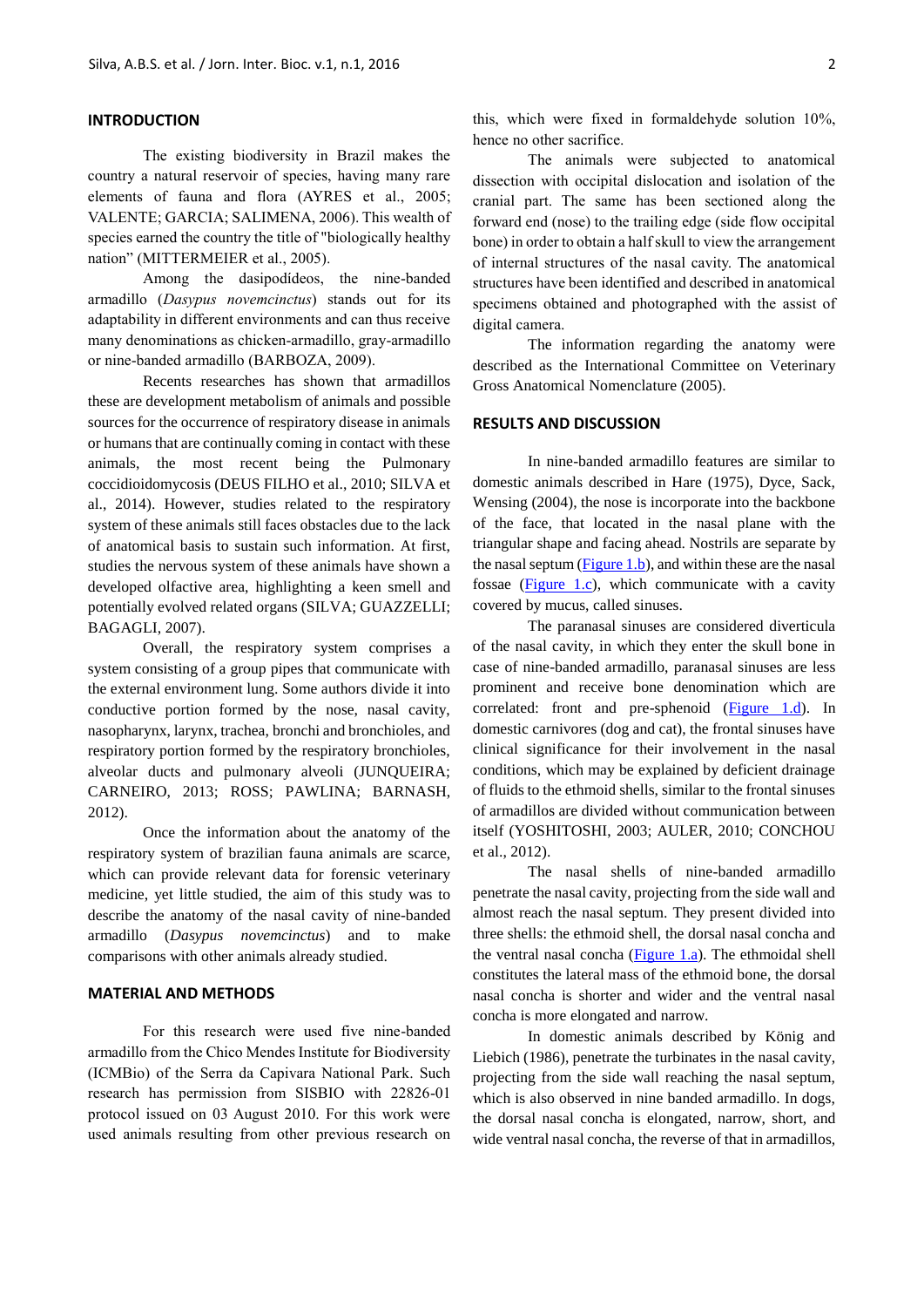<span id="page-2-0"></span>

**FIGURE 1**. Photograph of nasal cavity and paranasal sinuses of the nine-banded armadillo (*Dasypus novemcinctus*). Showing in (a) hemimaxila in detail to the ethmoid nasal concha (Ce), ventral nasal concha (Cv), dorsal nasal concha (Cd) and nasal meatus: dorsal (1), medium (2) and ventral (3) . Bar: 1 cm. In (b) Armadillo front view showing the nose septum (Sn) and nose (n). Bar: 12mm. In (c) a side view of the cranial nasal cavity showing the nasal fossa (Fn). Bar: 22mm. In (d) the frontal sinuses (white arrow) and presphenoid (black arrow). Bar: 22mm.

a characteristic that can be justified by the skull shape of these animals, which in dogs is flatter and shorter than armadillos (KÖNIG; LIEBICH, 1986).

The ethmoidal shells are well developed sense of smell of the animals as characterized by a complex turbocharged folds the ethmoid bone with neurosensory epithelium coating. The greater the amount of sensory cells present in most developed is the ethmoidal shells animal smell (ALVES, 2009). These shells in nine-banded armadillo have become larger over the other, which explains the success in the search for underground food with the help of smell.

The shells are delimited by dorsal and ventral meatus [\(Figure 1.a\)](#page-2-0). The dorsal nasal meatus separates the nasal bone dorsal nasal concha. The middle nasal meatus separates the dorsal and ventral nasal turbinates. In addition, the ventral nasal meatus separates the ventral nasal concha and the floor of the nasal cavity. The ventral nasal meatus is larger than the others and extends the nasopharyngeal space, entering the nasopharynx through the choana. Meatus present in the nasal cavity are important avenues of access to the lower respiratory tract, silted substances, such as potential pathogens for lung parenchyma.

#### **CONCLUSION**

The anatomical features of the nasal cavity ninebanded Armadillo justify their behavior in nature, as the presence of ethmoid turbinates developed at the expense of others, investigating their olfactory ability for hunting.

#### **REFERENCES**

ALVES, F. R. **Avaliação da cultura de células tronco do epitélio olfatório de cães sem raça definida (***Canis familiares*  **Linnaeus, 1758).** São Paulo, 2009. 138p. Tese (Doutorado em Ciências) - Faculdade de Medicina Veterinária e Zootecnia. Universidade de São Paulo. São Paulo, 2009.

AULER, F. A. B. **Associação da radiografia, tomografia computadorizada e rinoscopia no auxílio diagnóstico das afecções em cavidade nasal e seios paranasais de cães**. São Paulo, 2010. 98f. Dissertação (Mestrado em Ciências) - Universidade de São Paulo. Faculdade de Medicina Veterinária e Zootecnia. São Paulo, 2010.

AYRES, J. M.; FONSECA, G. A. B.; RYLANDS, A. B.; QUEIROZ, H. L.; PINTO, L. P.; MASTERSON, D.; CAVALCANTI, R. B. **Os corredores ecológicos das florestas tropicais do Brasil.** Belém: Sociedade Civil Mamirauá, 2005. 256 p.

BARBOZA, R .R. D. **A etnoecologia dos tatus-peba (***Euphractus sexcinctus* **(Linnaeus, 1758) e tatu verdadeiro (***Dasypus novemcinctus* **(Linnaeus, 1758) na perspectiva dos povos do semiárido paraibano.** Campina Grande, 2009. 178p. Dissertação (Mestrado de ciência e tecnologia e ambiental) - Universidade Federal da Paraiba. Campina Grande (PB), 2009. 178p.

DEUS FILHO, A,; DEUS, A. C. B.; MENESES, A. O.; SOARES, A. S.; LIRA, A. L.; Manifestações cutâneo-mucosas da coccidioidomicose: estudo de trinta casos procedentes dos